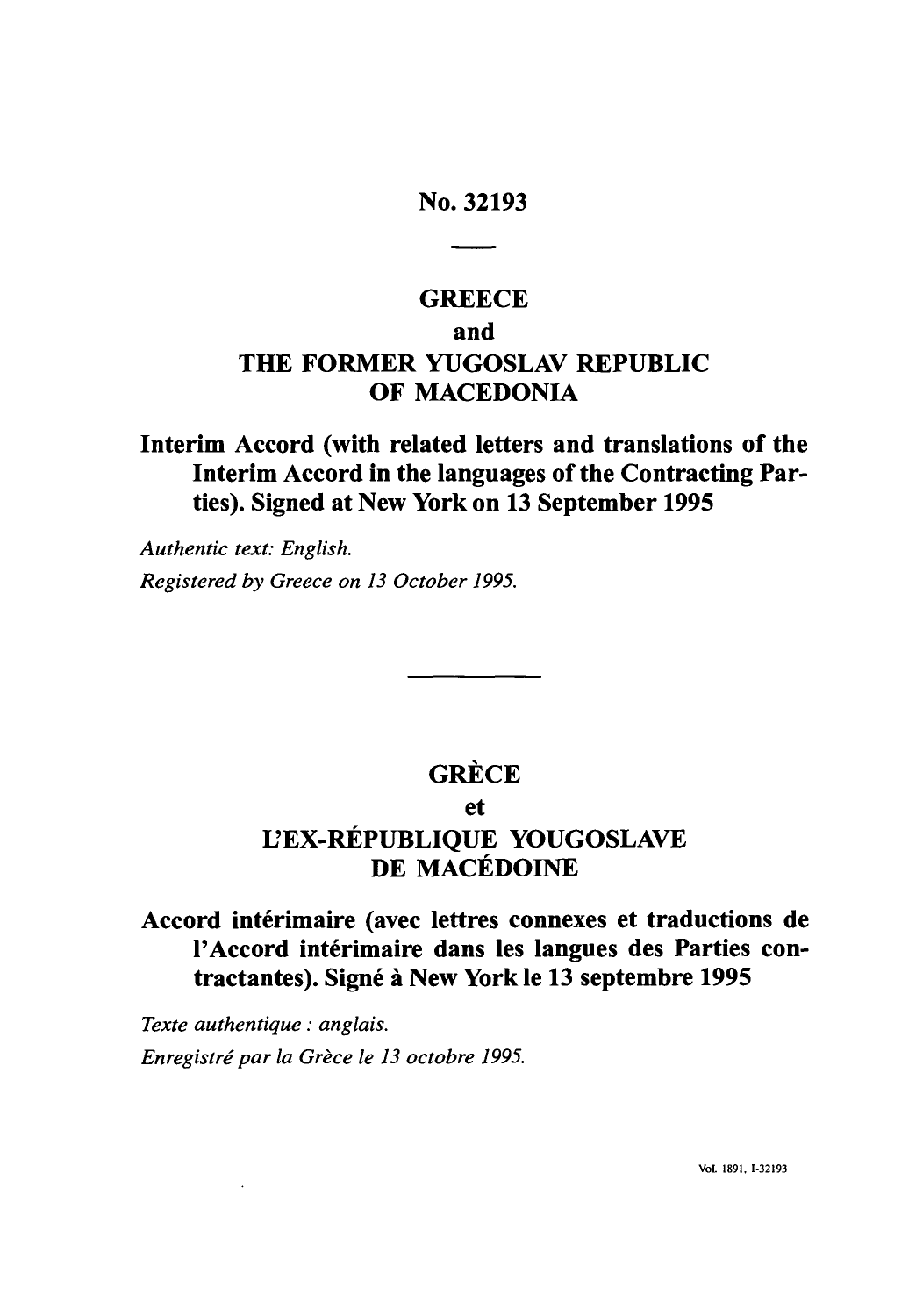### INTERIM ACCORD'

Minister Karolos Papoulias, representing the Party of the First Part (the "Party of the First Part") and Minister Stevo Crvenkovski, representing the Party of the Second Part (the "Party of the Second Par"), hereby DECLARE **AND** AGREE as follows:

Recalling the principles of the inviolability of frontiers and the territorial integrity of States incorporated in the Final Act of the Conference on Security and Cooperation in Europe, signed in Helsinki,<sup>2</sup>

Bearing in mind the provisions of the United Nations Charter and, in particular, those referring to the obligation of States to refrain in their international relations from the threat or use of force against the territorial integrity or political independence of any State,

Guided **by** the spirit and principles of democracy and fundamental freedoms and respect for human rights and dignity, in accordance with the Charter of the United Nations, as well as the Helsinki Final Act, the Charter of Paris for a new Europe3 and pertinent acts of the Organization for Security and Cooperation in Europe,

Considering their mutual interest in the maintenance of international peace and security, especially in their region.

Desiring to confirm the existing frontier between them as an enduring international border,

Recalling their obligation not to intervene, on any pretext or in any form, in the internal affairs of the other,

Desiring to develop their mutual relations and to lay firm foundations for a climate of peaceful relations and understanding,

Realizing that economic cooperation is an important element for the development of mutual relations on a stable and firm basis, as well as desiring to develop and promote future cooperation,

Desiring to reach certain interim agreements that will provide a basis for negotiating a permanent Accord.

Have agreed as follows:

<sup>&</sup>lt;sup>1</sup> Came into force on 13 October 1995, i.e., the thirtieth day following the date of signature, in accordance with article 23 (1). article **23 (1).** <sup>2</sup>*International Legal Materials,* vol. XIV **(1975), p. 1292** (American Society of International Law).

**<sup>3</sup>**United Nations, *Official Records of the GeneralAssembly, Forty-fifth Session,* document **A/45/859.**

Vol **1891, 1-32193**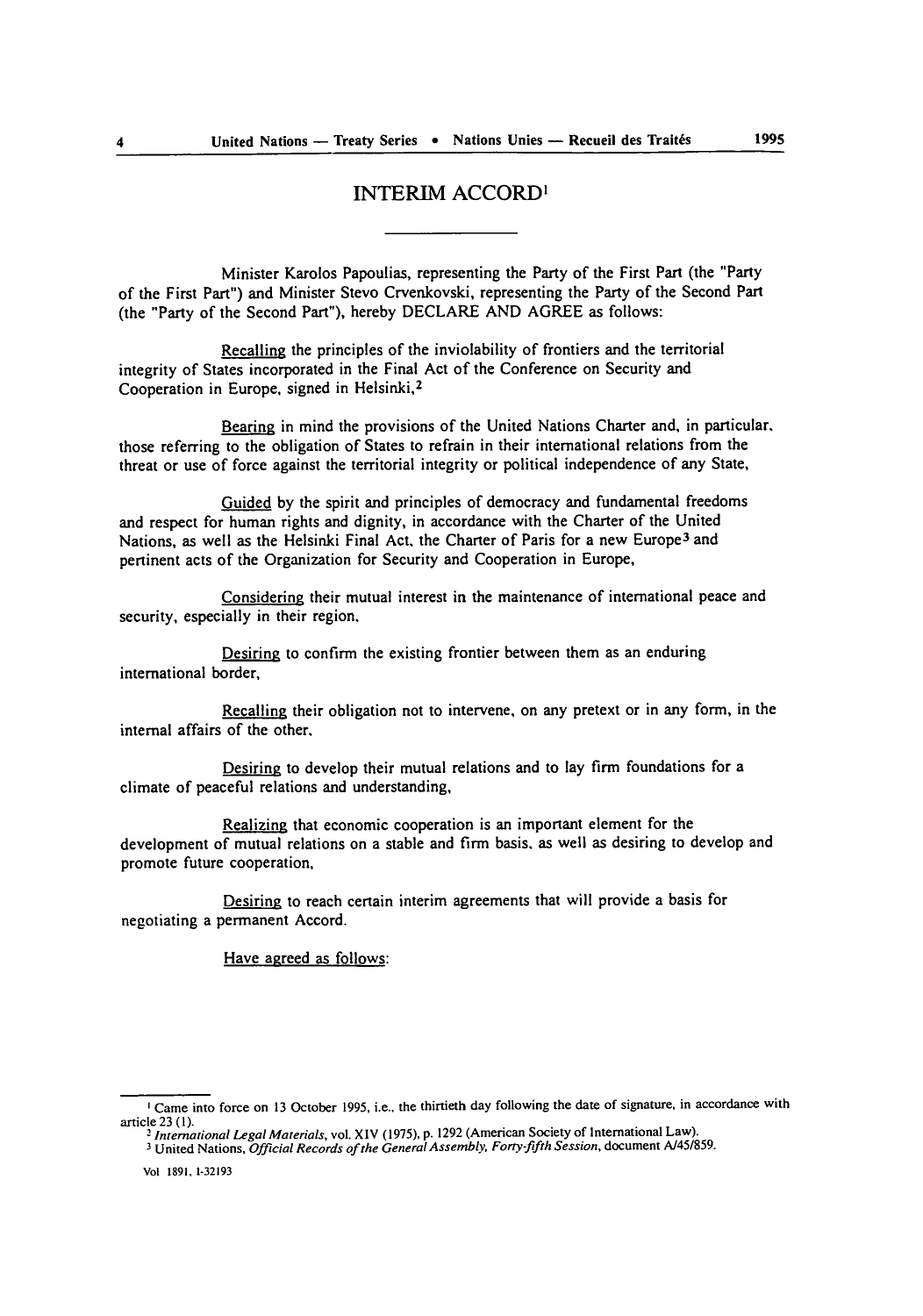#### A. FRIENDLY **RELATIONS AND** CONFIDENCE-BUILDING MEASURES

#### Article **I**

**1.** Upon entry into force of this Interim Accord, the Party of the First Part recognizes the Party of the Second Part as an independent and sovereign state, under the provisional designation set forth in a letter of the Party of the First Part of the date of this Interim Accord. and the Parties shall at an early date establish diplomatic relations at an agreed level with the ultimate goal of relations at ambassadorial level.

2. The Party of the First Part shall as promptly as possible establish a liaison office in Skopje, the capital of the Party of the Second Part, and the Party of the Second Part shall as promptly as possible establish a liaison office in Athens, the capital of the Party of the First Part.

#### Article 2

The Parties hereby confirm their common existing frontier as an enduring and inviolable international border.

#### Article 3

Each Party undertakes to respect the sovereignty, the territorial integrity and the political independence of the other Party. Neither Party shall support the action of a third party directed against the sovereignty, the territorial integrity or the political independence of the other Party.

#### Artic!e 4

The Parties shall refrain, in accordance with the purposes and principles of the Charter of the United Nations, from the threat or use of force, including the threat or use of force designed to violate their existing frontier, and they agree that neither of them will assert or support claims to any part of the territory of the other Party or claims **for** a change of their existing frontier.

#### Article 5

**I.** The Parties agree to continue negotiations under the auspices of the Secretary-General of the United Nations pursuant to Security Council resolution 845 **(1993)1** with a view to reaching agreement on the difference described in that resolution and in Security Council resolution 817 **(1993).2**

2. Recognizing the difference between them with respect to the name of the Party of the Second Part, each Party reserves all of its rights consistent with the specific obligations undertaken in this Interim Accord. The Parties shall cooperate with a view to

**I** United Nations, *Official* Records of the Security Council, Forty-eighth Year, Resolutions and Decisions of the Security Council 1993 (S/INF/49), p. 33.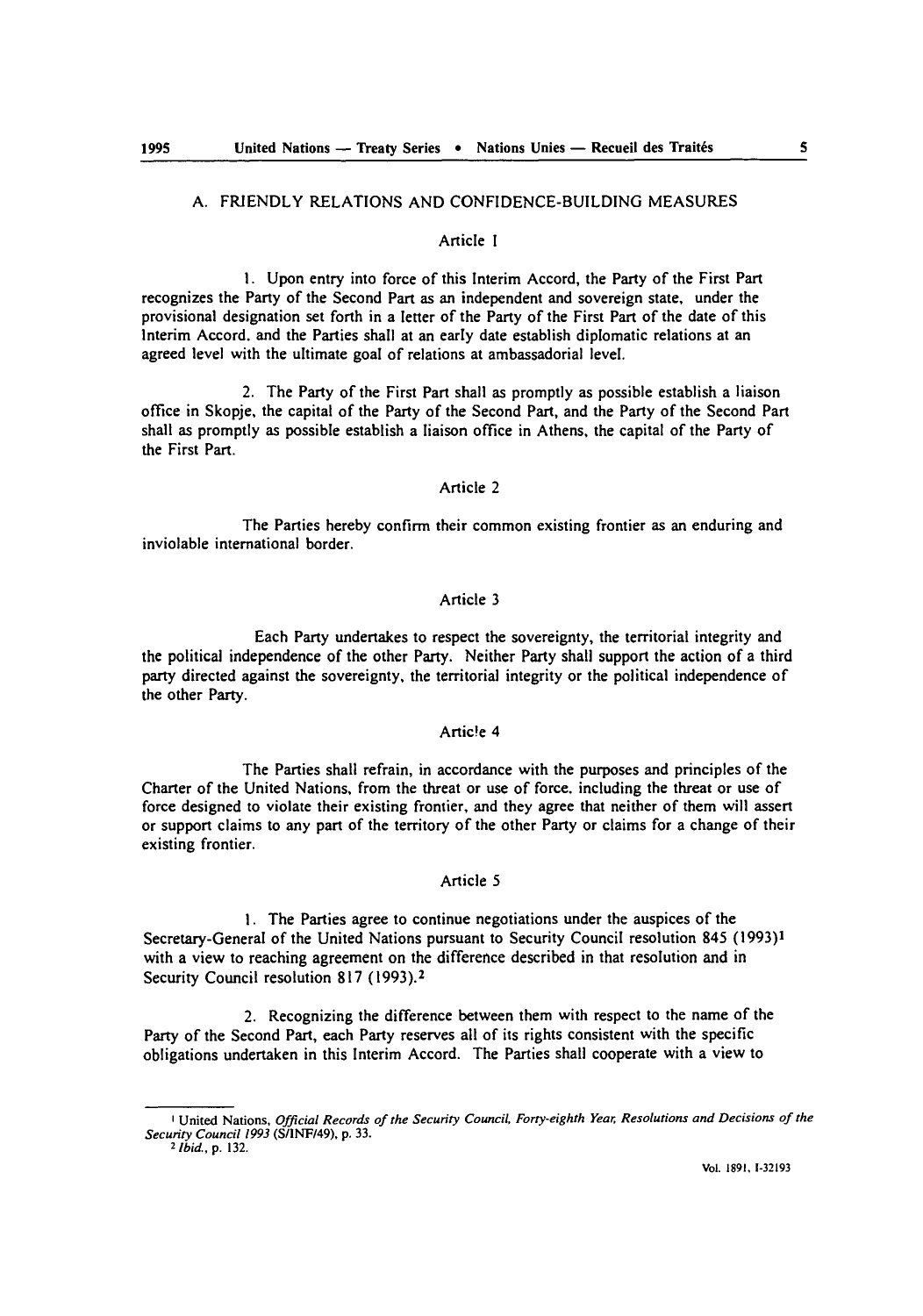facilitating their mutual relations notwithstanding their respective positions as to the name of the Party of the Second Part. In this context, the Parties shall take practical measures, including dealing with the matter of documents, to carry out normal trade and commerce between them in a manner consistent with their respective positions in regard to the name of the Party of the Second Part. The Parties shall take practical measures **so** that the difference about the name of the Party of the Second Part will not obstruct or interfere with normal trade and commerce between the Party of the Second Part and third parties.

#### Article **6**

**I.** The Party of the Second Part hereby solemnly declares that nothing in its Constitution, and in particular in the Preamble thereto or in Article 3 of the Constitution, can or should be interpreted as constituting or will ever constitute the basis of any claim by the Party of the Second Part to any territory not within its existing borders.

2. The Party of the Second Part hereby solemnly declares that nothing in its Constitution, and in particular in Article 49 as amended, can or should be interpreted as constituting or will ever constitute the basis for the Party of the Second Part to interfere in the internal affairs of another State in order to protect the status and rights of any persons in other States who are not citizens of the Party of the Second Part.

**3.** The Party of the Second Part furthermore solemnly declares that the interpretations given in paragraphs **I** and 2 of this Article will not be superseded **by** any other interpretation of its Constitution.

#### Article **7**

**I.** Each Party shall promptly take effective measures to prohibit hostile activities or propaganda **by** State-controlled agencies and to discourage acts **by** private entities likely to incite violence, hatred or hostility against each other.

2. Upon entry into force of this Interim Accord, the Party of the Second Part shall cease to use in any way the symbol in all its forms displayed on its national flag prior to such entry into force.

**3. If** either Party believes one or more symbols constituting part of its historic or cultural patrimony is being used **by** the other Party, it shall bring such alleged use to the attention of the other Party, and the other Party shall take appropriate corrective action or indicate why it does not consider it necessary to do so.

#### Article **8**

**I.** The Parties shall refrain from imposing any impediment to the movement of people or goods between their territories or through the territory of either Party to the territory of the other. Both Parties shall cooperate to facilitate such movements in accordance with international law and custom.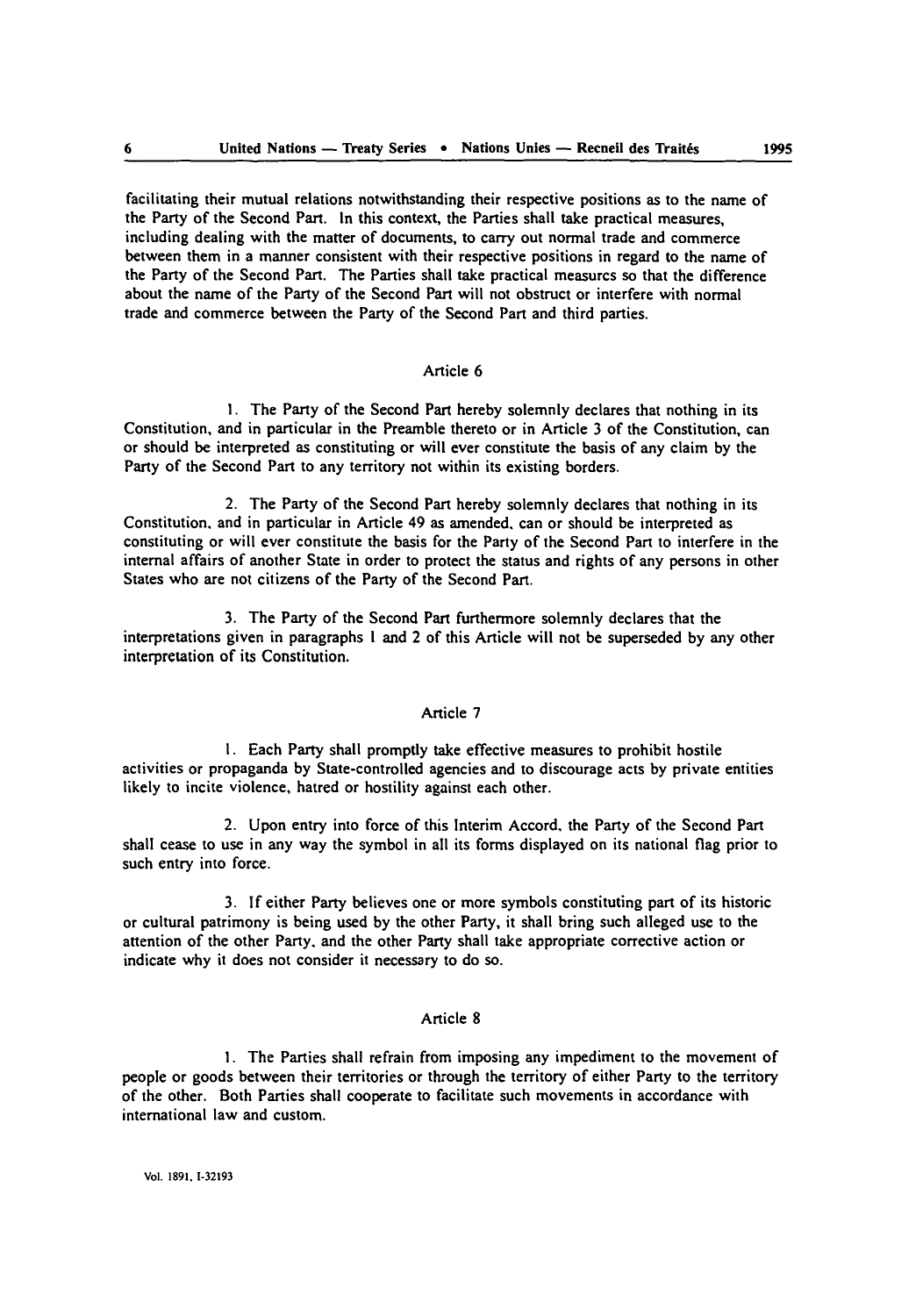2. The Parties agree that the European Union and the United States may be requested to use their good offices with respect to developing practical measures referred to in paragraph 2 of Article 5 so as to assist the Parties in the implementation of Article **8.**

#### B. HUMAN AND CULTURAL RIGHTS

#### Article 9

**1.** In the conduct of their affairs the Parties shall be guided by the spirit and principles of democracy, fundamental freedoms, respect for human rights and dignity, and the rule of law, in accordance with the Charter of the United Nations, the Universal Declaration of Human Rights,<sup>1</sup> the European Convention for the Protection of Human Rights and Fundamental Freedoms,<sup>2</sup> the International Convention on the Elimination of all Forms of Racial Discrimination,<sup>3</sup> the Convention on the Rights of the Child,<sup>4</sup> the Helsinki Final Act,<sup>4</sup> the document of the Copenhagen Meeting of the Conference on the Human Dimension of the Conference on Security and Cooperation in Europe and the Charter of Paris for a New Europe.

2. No provision of the instruments listed in paragraph I above shall be interpreted to give any right to take any action contrary to the aims and principles of the United Nations Charter, or of the Helsinki Final Act, including the principle of the territorial integrity of States.

#### Article **10**

Convinced that the development of human relations is necessary for improving understanding and good-neighborliness of their two peoples, the Parties shall encourage contacts at all appropriate levels and shall not discourage meetings between their citizens in accordance with international law and custom.

#### C. INTERNATIONAL, MULTILATERAL AND REGIONAL INSTITUTIONS

#### Article I **I**

I. Upon entry into force of this laterim Accord. the Party of the First Part agrees not to object to the application by or the membership of the Party of the Second Part in international, multilateral and regional organizations and institutions of which the Party of the First Part is a member; however, the Party of the First Part reserves the right to object to any membership referred to above if and to the extent the Party of the Second Part is to be referred to in such organization or institution differently than in paragraph 2 of United Nations Security Council resolution **817** (1993).

**<sup>1</sup>**United Nations, **Official Records** *of the General Assembly, Third Session,* Part **1, p. 71. <sup>2</sup>**United Nations, **Treaty Series,** vol. **213, p.** 221.

*<sup>3</sup>Ibid.,* **vol. 660, p. 195.** <sup>4</sup>*Ibid* vol. **1577,** No. **1-27531.**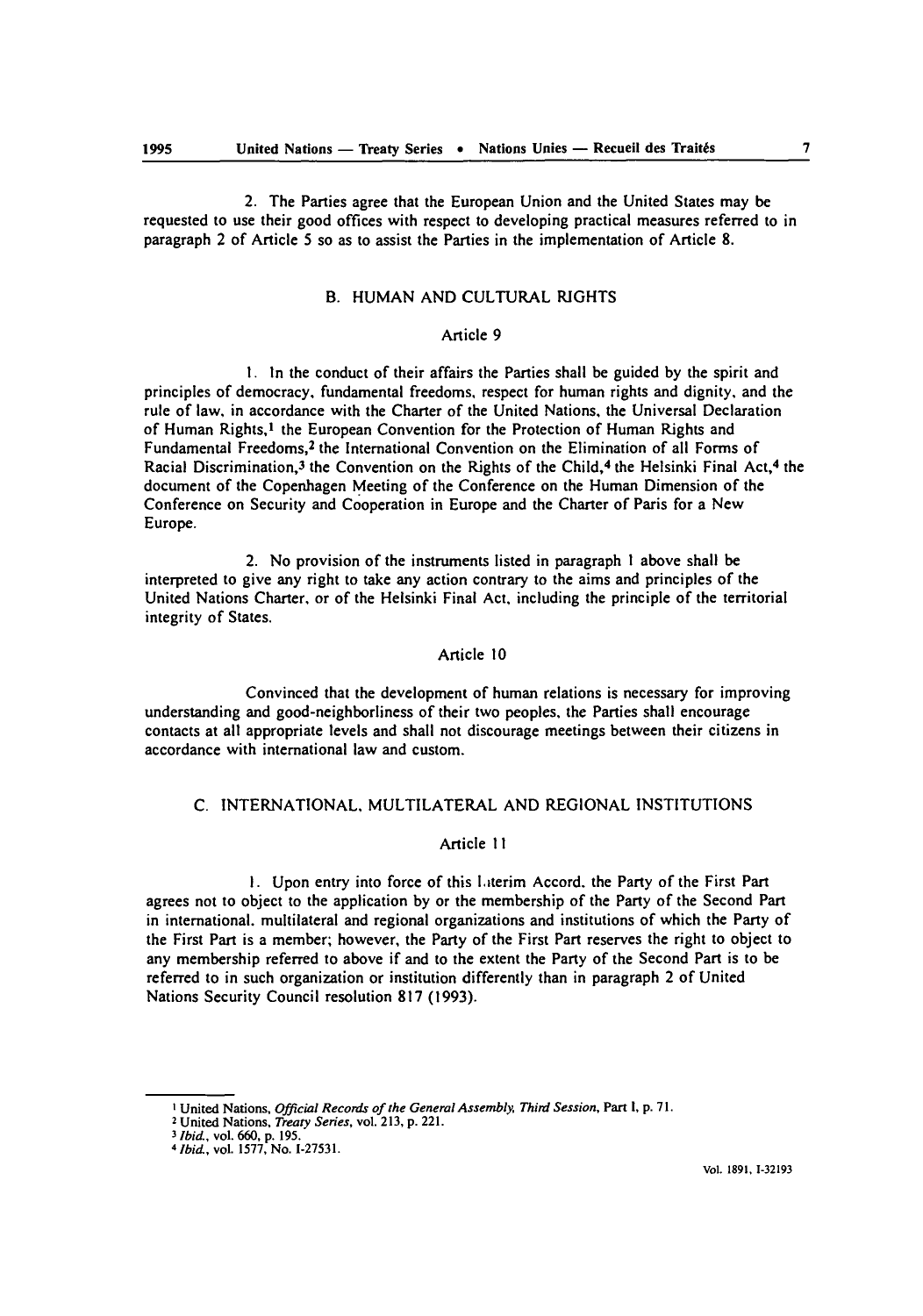2. The Parties agree that the ongoing economic development of the Party of the Second Part should be supported through international cooperation, as far as possible by a close relationship of the Party of the Second Part with the European Economic Area and the European Union.

#### **D.** TREATY RELATIONS

#### Article 12

**1.** Upon entry into force of this Interim Accord, the Parties shall in their relations be directed **by** the provisions of the following bilateral agreements that had been concluded between the former Socialist Federal Republic of Yugoslavia and the Party of the First Part on **18** June 1959:

- (a) The convention concerning mutual legal relations, <sup>1</sup>
- **(b)** The agreement concerning the reciprocal recognition and the enforcement of judicial decisions,2 and
- (c) The agreement concerning hydro-economic questions. <sup>3</sup>

The Parties shall promptly consult with a view to entering into new agreements substantially similar to those referred to above.

2. The Parties shall consult with each other in order to identify other agreements concluded between the former Socialist Federal Republic of Yugoslavia and the Party of the First Part that will be deemed suitable for application in their mutual relations.

3. The Parties may conclude additional bilateral agreements in areas of mutual interest.

#### Article 13

Having regard to the fact that the Party of the Second Part is a land-locked State. the Parties shall be guided **by** the applicable provisions of the United Nations Convention on the Law of the Sea<sup>4</sup> as far as practicable both in practice and when concluding agreements referred to in Article 12.

#### Article 14

**I.** The Parties shall encourage the development of friendly and goodneighborly relations between them and shall reinforce their economic cooperation in all sectors, including that of water resources management. In particular they shall promote, on a

**I** United Nations, *Treaty Series,* vol. **368,** p. **81.**

*<sup>2</sup> Ibid.,* p. 69.

*<sup>3</sup>Ibid,* vol. **363,** p. **133.** *4 Ibid.,* vols. **1833,** 1834 and **1835,** No. **1-31363.**

Vol. **1891, 1-32193**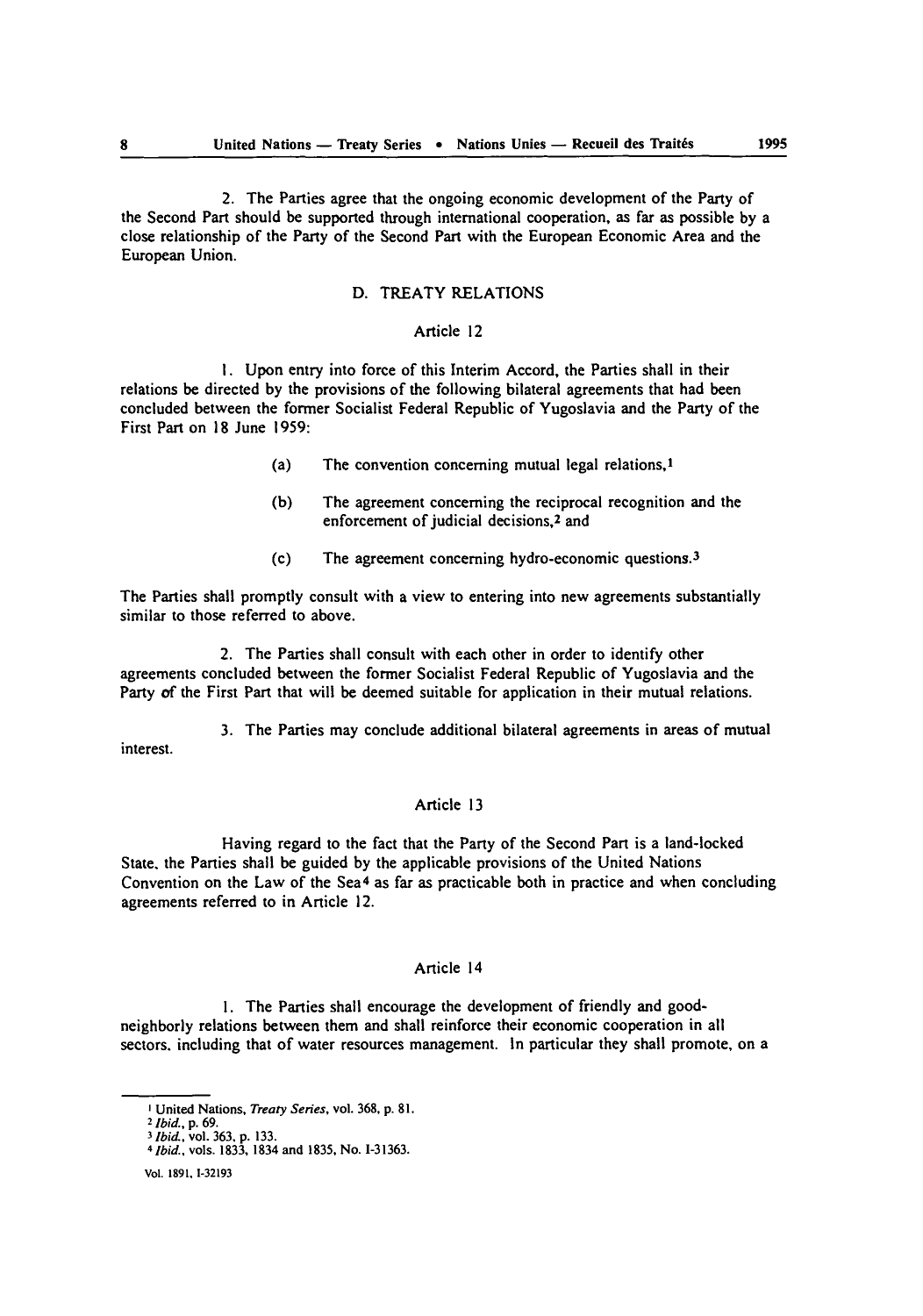reciprocal basis, road, rail, maritime and air transport and communication links, using the best available technologies, and facilitate the transit of their goods between them and through their territories and ports. The Parties shall observe international rules and regulations with respect to transit, telecommunications, signs and codes.

2. To this end the Parties agree to enter forthwith into negotiations aimed at promptly implementing agreements of cooperation in the aforementioned areas, taking into account the obligations of the Party of the First Part deriving from its membership in the European Union and from other international instruments. Such agreements shall relate to visas, work permits, "green-card" insurance, air space transit and economic cooperation.

#### **E. ECONOMIC,** COMMERCIAL, **ENVIRONMENTAL AND LEGAL RELATIONS**

#### Article **15**

**I.** The Parties shall strengthen their economic relations in all fields.

2. The Parties shall in particular support development and cooperation in the field of capital investments, as well as industrial cooperation between enterprises. Special attention shall be paid to cooperation between small and medium-size companies and enterprises.

#### Article **16**

**I.** The Parties shall develop and improve scientific and technical cooperation. as well as cooperation in the field of education.

2. The Parties shall intensify their exchanges of information and of scientific and technical documentation, and shall strive to improve mutual access to scientific and research institutions, archives, libraries and similar institutions.

**3.** The Parties shall support initiatives **by** scientific institutions and **by** individuals aimed at improving cooperation in the sciences.

#### Article **17**

I. The Parties shall take great c.are to avoid dangers to the environment and to preserve natural living conditions in the lakes and rivers shared **by** the two Parties.

2. The Parties shall cooperate in eliminating all forms of pollution in border

areas.

**3.** The Parties shall strive to develop and harmonize strategies and programs **for** regional and international cooperation for protecting the environment.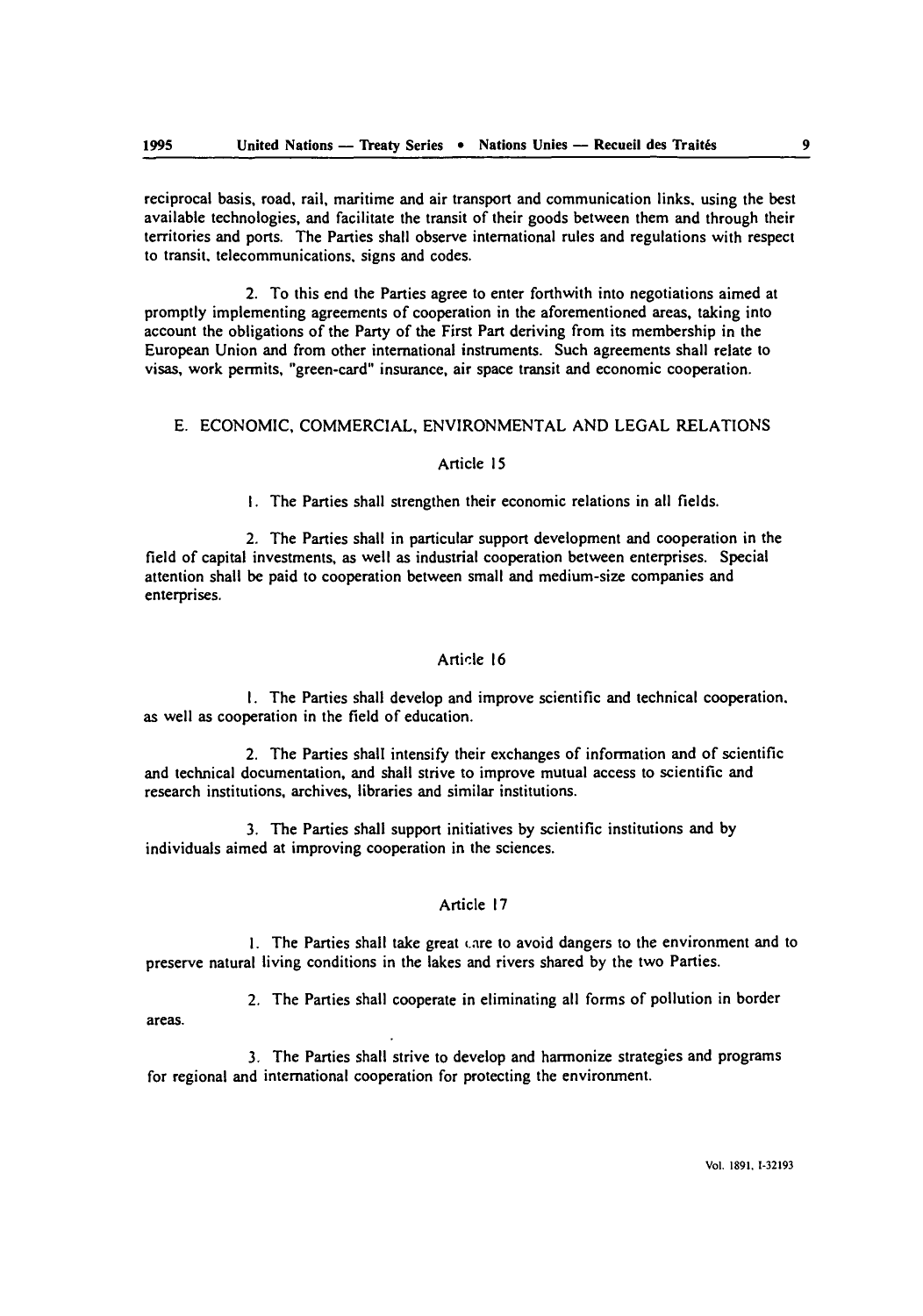#### Article **18**

The Parties shall cooperate in alleviating the consequences of disasters.

#### Article **19**

**1.** The Parties shall cooperate in improving and promoting business and tourist travel.

2. Consistent with the obligations of the Party of the First Part arising from its membership in the European Union and from relevant instruments of the Union, the Parties shall make joint efforts to improve and accelerate customs and border formalities, including simplification in the issuance of visas to each other's citizens, taking into account Article **5.** paragraph 2. of this Interim Accord.

3. The Parties shall endeavor to improve and modernize existing border crossings as required **by** the flow of traffic, and construct new border crossings as necessary.

#### Article 20

The Parties shall cooperate in the fight against organized crime, terrorism, economic crimes, narcotics crimes, illegal trade in cultural property, offenses against civil air transport and counterfeiting.

#### F. **FINAL** CLAUSES

#### Article 21

I. The Parties shall settle any disputes exclusively by peaceful means in accordance with the Charter of the United Nations.

2. Any difference or dispute that arises between the Parties concerning the interpretation or implementation of this Interim Accord may be submitted by either of them to the International Court of Justice, except fcr the difference referred to in Article 5. paragraph I.

#### Article 22

This Interim Accord is not directed against any other State or entity and it does not infringe on the rights and duties resulting from bilateral and multilateral agreements already in force that the Parties have concluded with other States or international organizations.

### Article 23

I. This Interim Accord shall enter into force and become effective on the thirtieth day following the date on which it is signed by the representatives of the Parties as set forth below.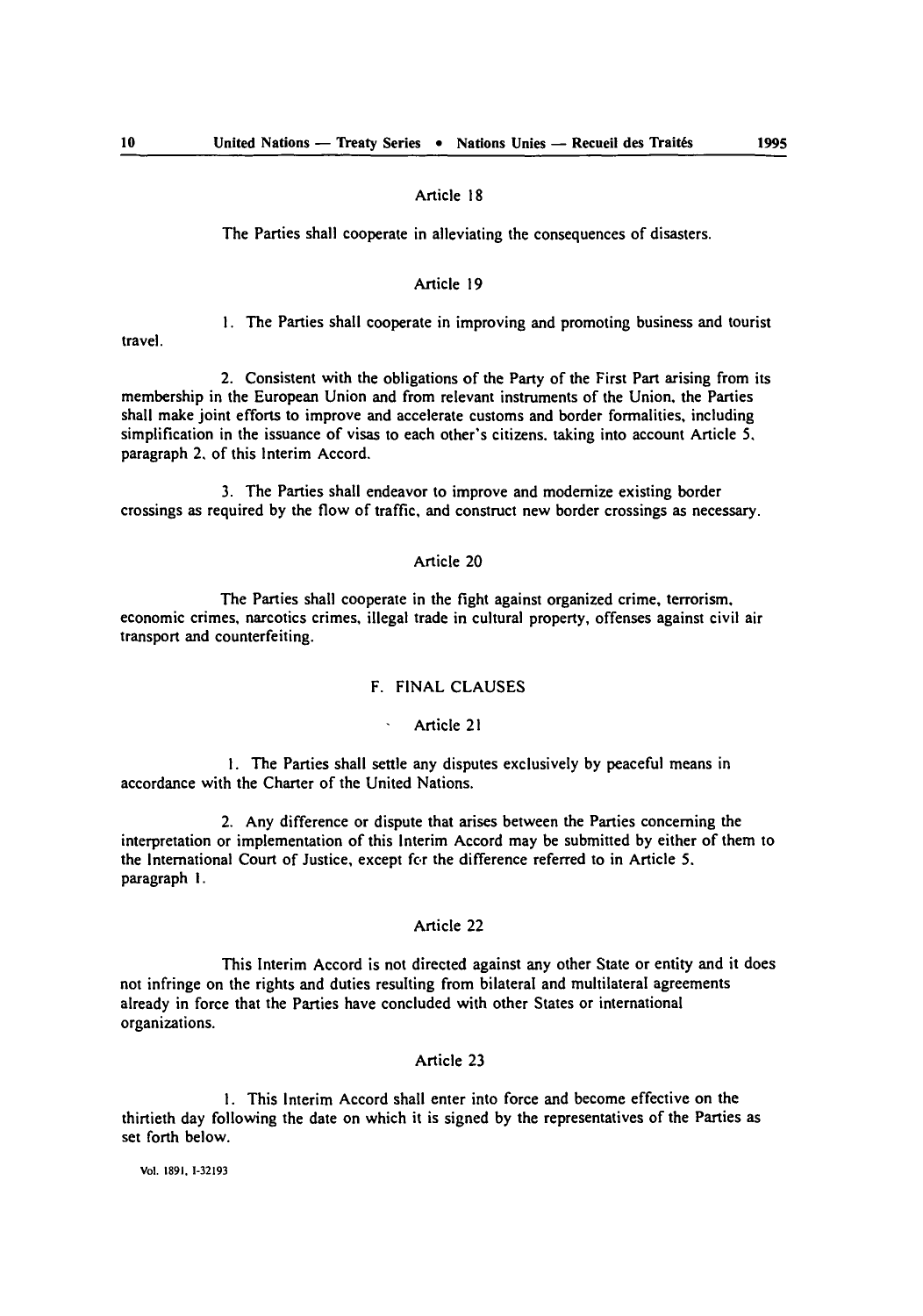2. This Interim Accord shall remain in force until superseded **by** a definitive agreement, provided that after seven years either Party may withdraw from this Interim Accord **by** a written notice, which shall take effect 12 months after its delivery to the other Party.

**IN WITNESS** WHEREOF the Parties have, through their authorized representatives, signed three copies of this Interim Accord in the English language which shall **be** registered with the Secretariat of the United Nations. Within two months of the date of signature, the United Nations is to prepare, in consultation with the Parties, translations into the language of the Party of the First Part and the language of the Party of the Second Part, which shall constitute part of the registration of this Accord.

 $\mathcal{P}_{\text{Representative of the}}$ tive of the  $\bigwedge_{\text{f the right}}^{\text{r}}$ 

n re er me<br>e First Part

<sup>1</sup><br>
1<br>
<sup>2</sup> <sup>2</sup> 2<br>
<sup>2</sup> Representative of the<br>
Party of the Second Par  $\overline{2}$ *,'3*

Representative/of the Party of the Second Part

**WITNESSED,** in accordance with Resolution 845 **(1 93)** of the Security Council, **by:**

rus Vance

Special Envoy 4f the Secretary-General of the United Nations

**DONE** at New York on the 13th day of September **1995**

**<sup>1</sup>** Karolos Papoulias. **2** Stevo Crvenkovski.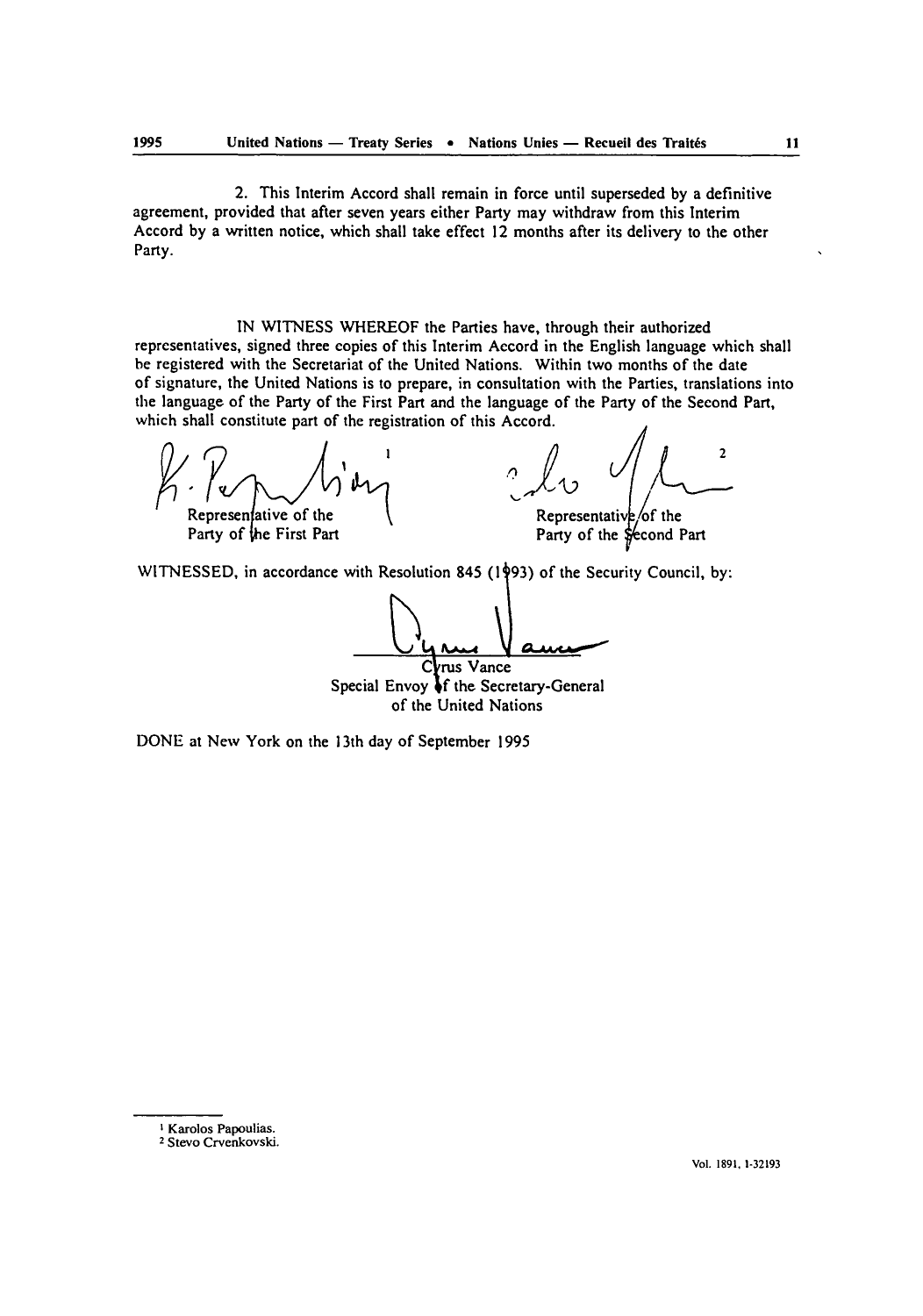#### RELATED LETTERS

#### **THE MINISTER FOR FOREIGN AFFAIRS**

**13** September 1995

Dear Mr. Vance:

In implementation of Article **I,** paragraph **1,** of the Interim Accord of today's date the Government of Greece recognizes the Party of the Second Part within its internationally recognized borders with the provisional name of the former Yugoslav Republic of Macedonia pending settlement of the difference that has arisen over the name of the State.

Accept, Excellency. the renewed assurances of my highest consideration.

Very truly yours,

K. Pryvlic

KAROLOS **PAPOULIAS** Minister of Foreign Affairs

The Honorable Cyrus R. Vance Special Envoy of the Secretary-General of the United Nations The United Nations New York City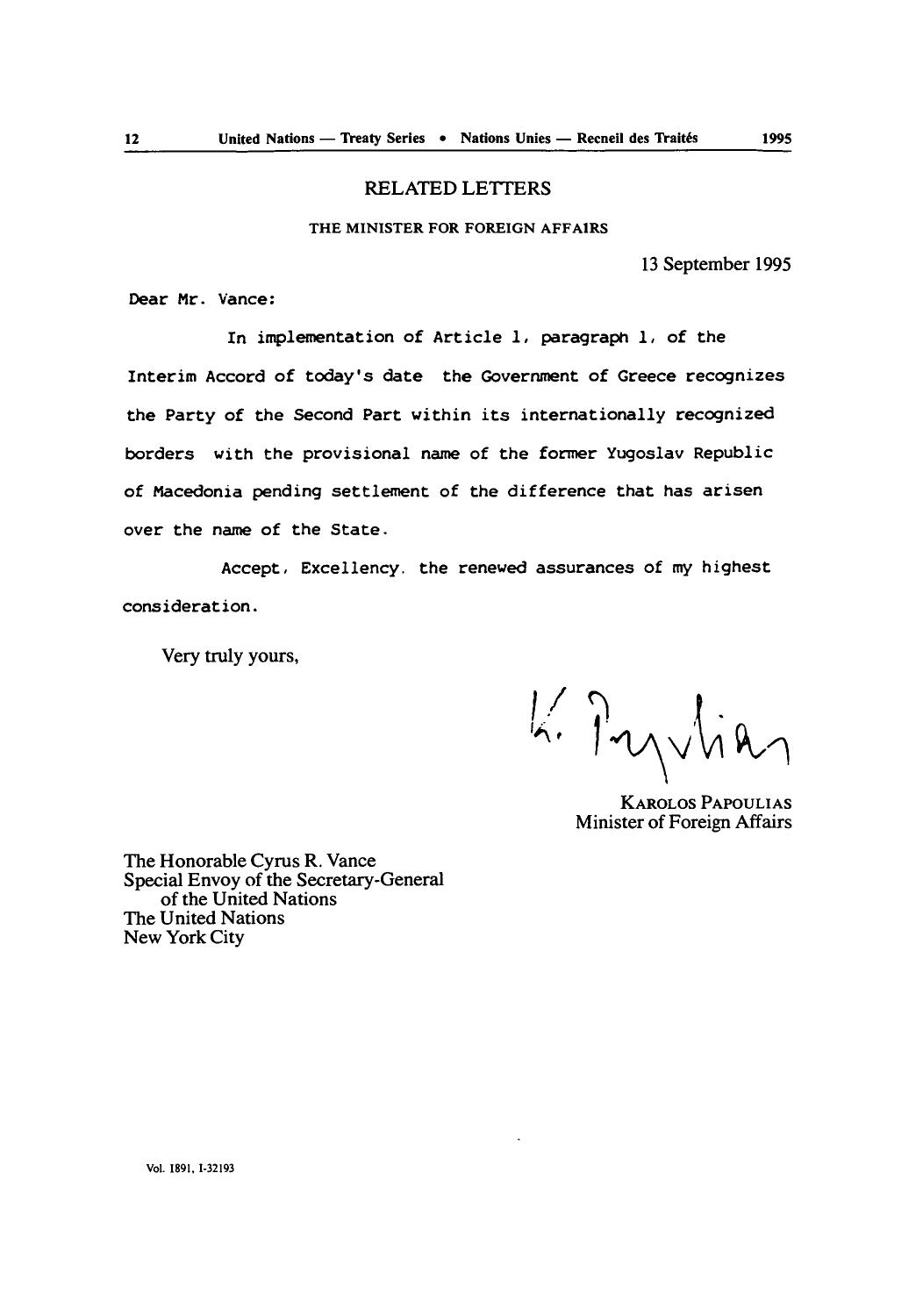**UNITED NATIONS NATIONS** 

**13** September 1995

Dear Minister Crvenkovski:

I enclose herewith a copy of a letter addressed to me today by Minister Papoulias concerning the implementation of Article **1,** paragraph **1,** of the Interim Accord of today's date.

Very truy yours,

Oyren RVauce

CYRUS R. VANCE Special Envoy of the Secretary-General of the United Nations

His Excellency Stevo Crvenkovski Minister of Foreign Affairs Skopje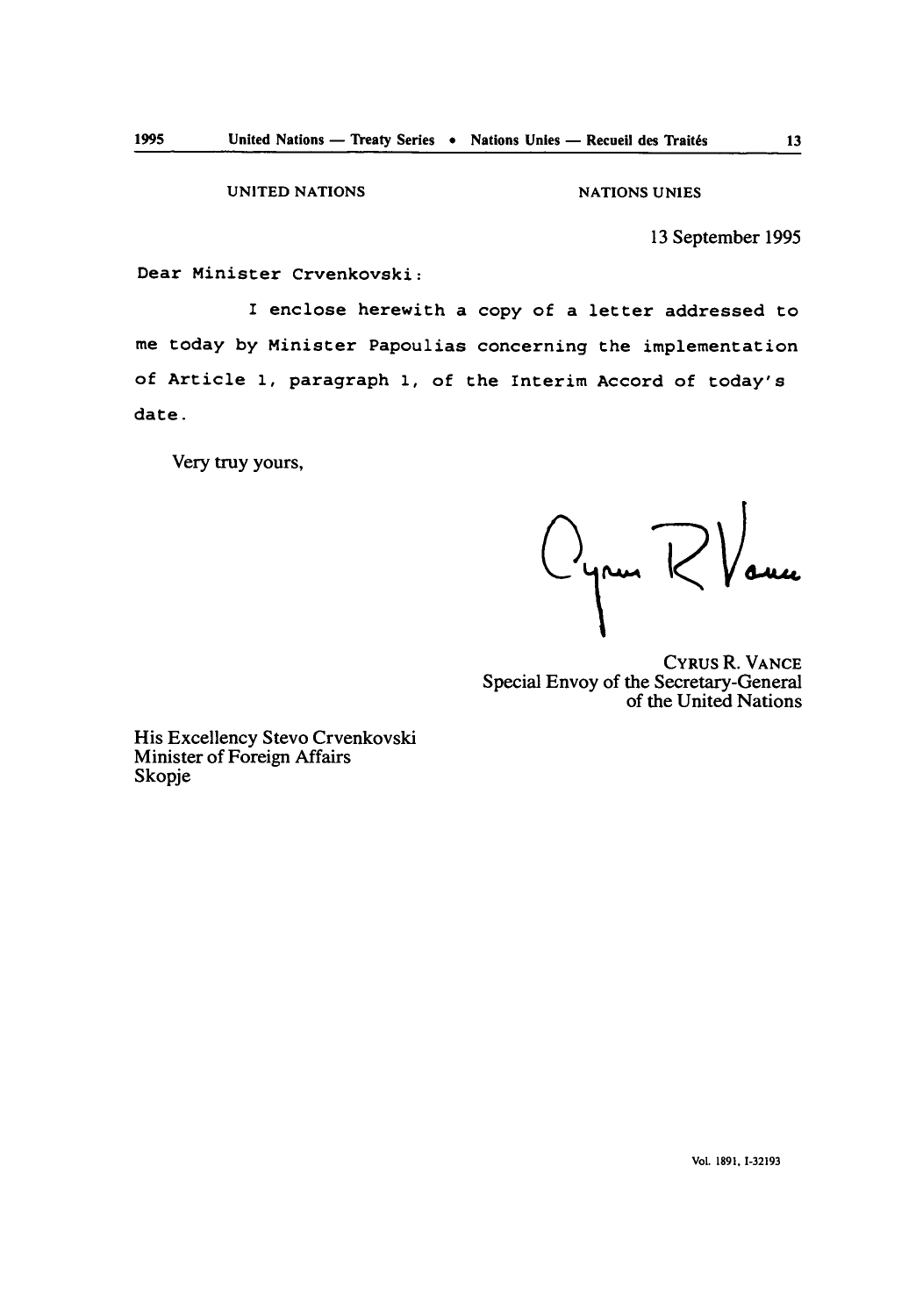#### **PERMANENT MISSION OF THE REPUBLIC** OF **MACEDONIA TO THE UNITED NATIONS NEW** YORK

13 September 1995

Dear Mr. Vance:

I hereby acknowledge the receipt of your letter of today's date, under cover of which you transmitted to me a copy of a letter addressed to you today **by** Minister Papoulias concerning the implementation of Article **1,** paragraph **1,** of the Interim Accord of today's date.

Accept, Excellency, the renewed assurances of my highest consideration.

Very truly yours,

Cita y

STEVO CRVENKOVSKI Minister of Foreign Affairs

The Honorable Cyrus R. Vance Special Envoy of the Secretary-General of the United Nations The United Nations New York City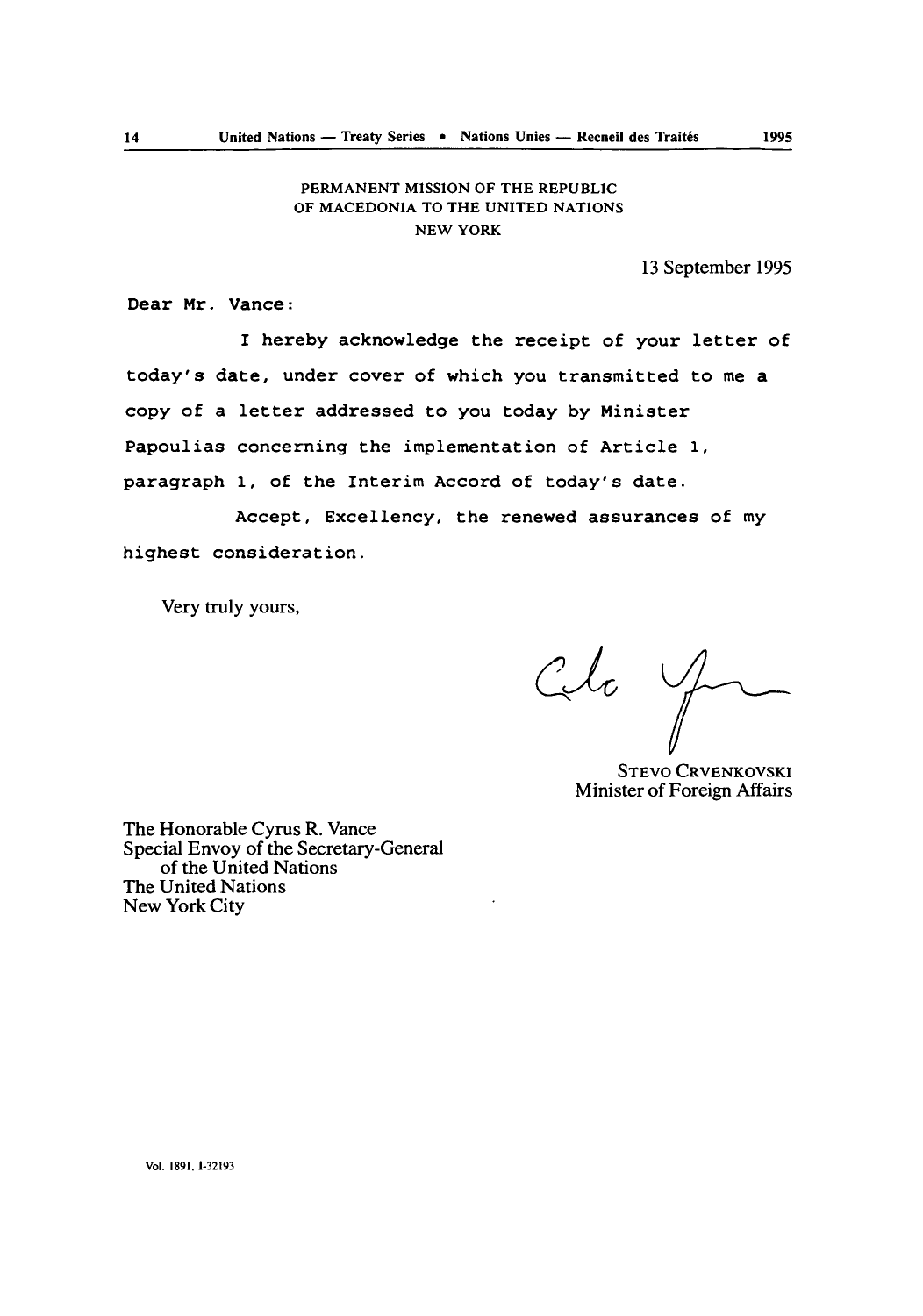#### THE MINISTER **FOR FOREIGN** AFFAIRS

**13** September 1995

Dear Mr. Vance:

With regard to Article 7, paragraph 2 of the Interim Accord of today's date the Government of Greece would like to confirm that the symbol referred to in the above-mentioned Article of the said Accord is the Sun or Star of Vergina. in all its historical forms.

Accept, Excellency, the renewed assurances of my highest consideration.

Very truly yours,

KPmhie

KAROLOS **PAPOULIAS** Minister of Foreign Affairs

The Honorable Cyrus R. Vance Special Envoy of the Secretary-General of the United Nations The United Nations New York City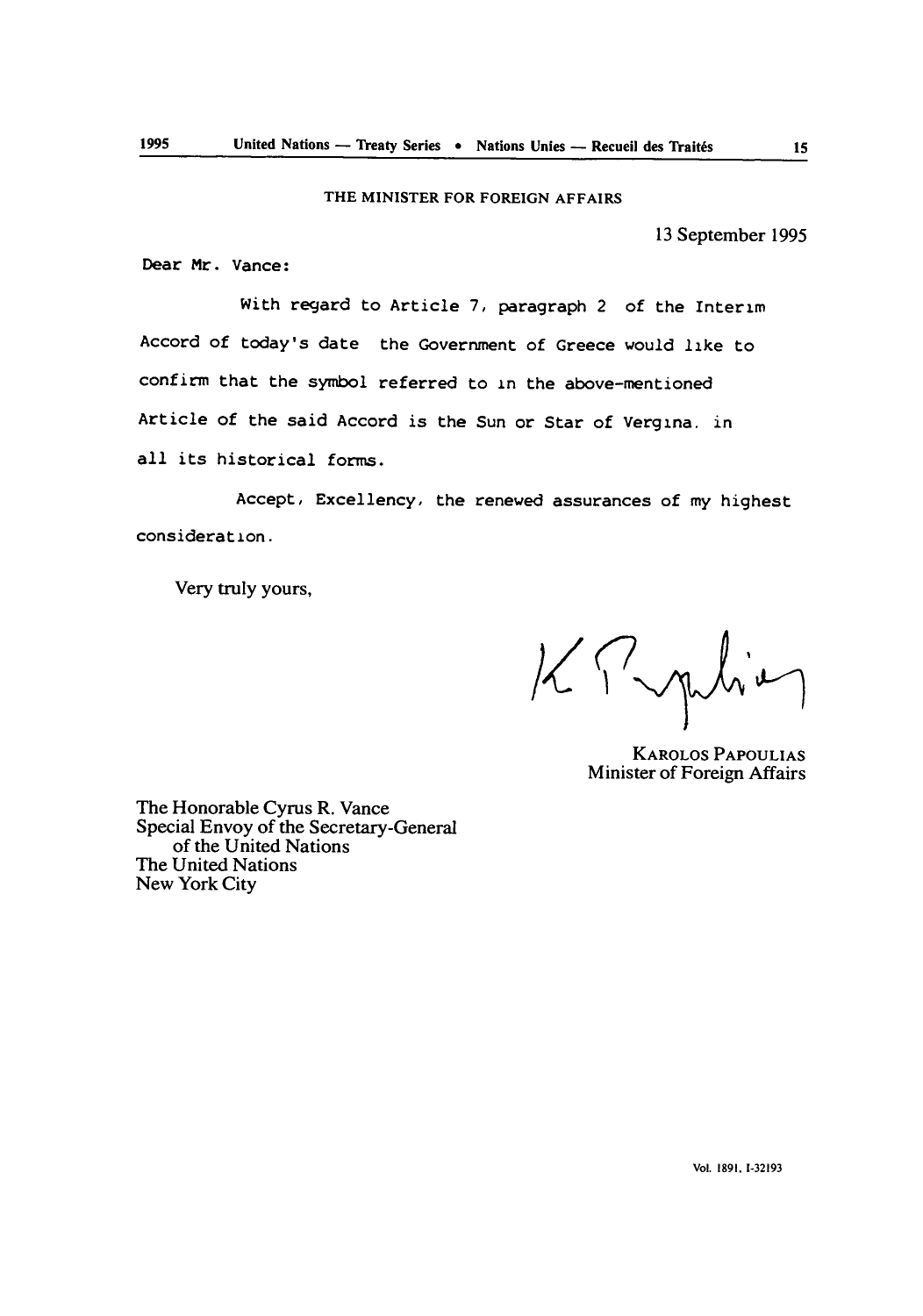**UNITED NATIONS** NATIONS UNIES

**13** September **1995**

Dear Minister Papoulias:

I hereby acknowledge the receipt of your letter of today's date concerning Article **7,** paragraph 2, of the Interim Accord of today's date. I have made the other Party aware of the content of your letter.

Accept, Excellency, the renewed assurances of my highest consideration.

Very truly yours,

Ogne TP Vance

CYRUS R. VANCE Special Envoy of the Secretary-General of the United Nations

His Excellency Karolos Papoulias Minister of Foreign Affairs Athens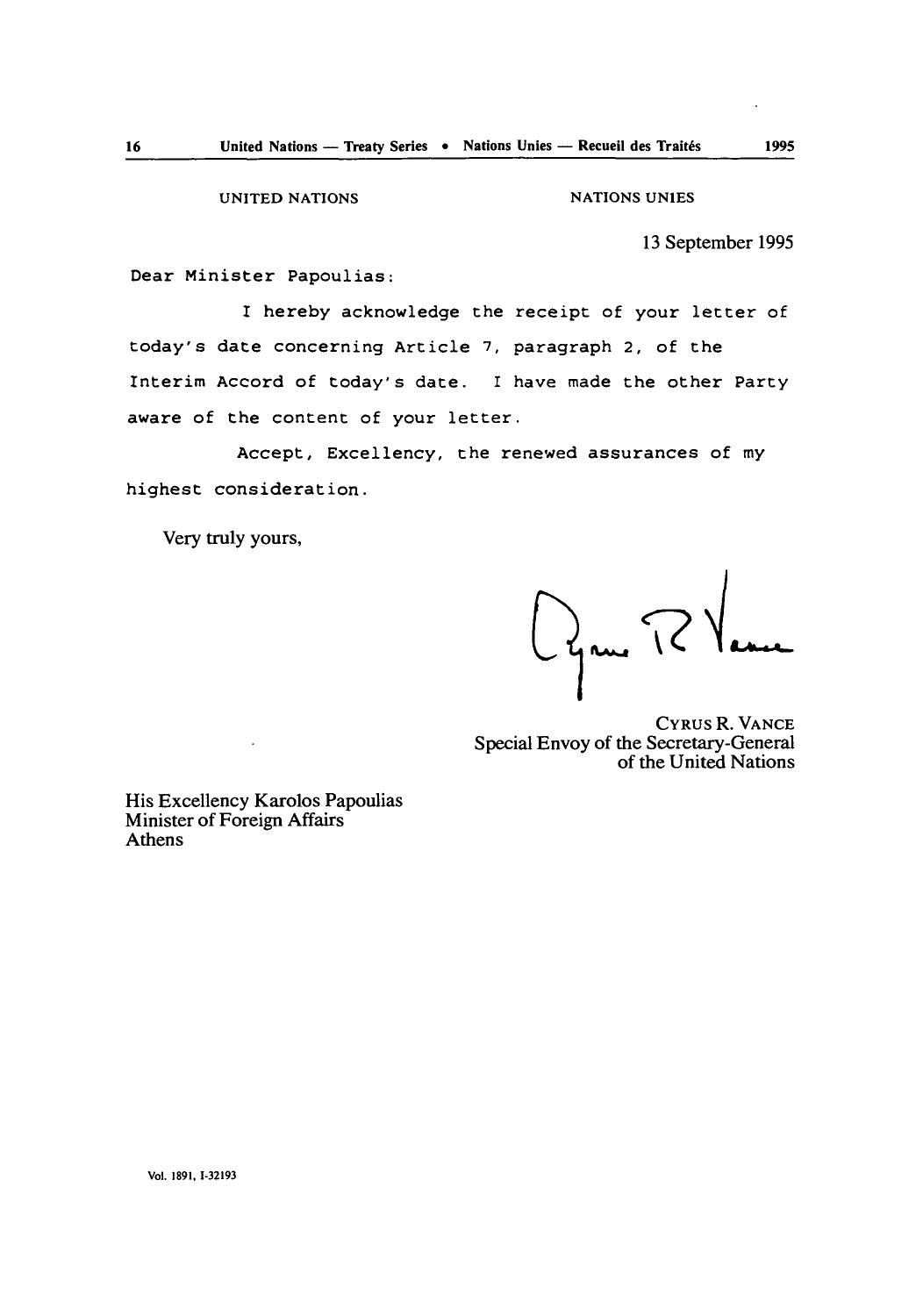#### **PERMANENT MISSION** OF THE REPUBLIC OF **MACEDONIA** TO THE **UNITED NATIONS NEW** YORK

**13** September **1995**

Dear Mr. Vance:

This is to inform you that in connection with the Interim Accord of today's date, my Government wishes to make clear that no instrument that has not been signed on its behalf can be considered as binding on it.

Accept, Excellency, the renewed assurances of my highest consideration.

Very truly yours,

 $26$ 

STEVO CRVENKOVSKI Minister of Foreign Affairs

The Honorable Cyrus R. Vance Special Envoy of the Secretary-General of the United Nations The United Nations New York City